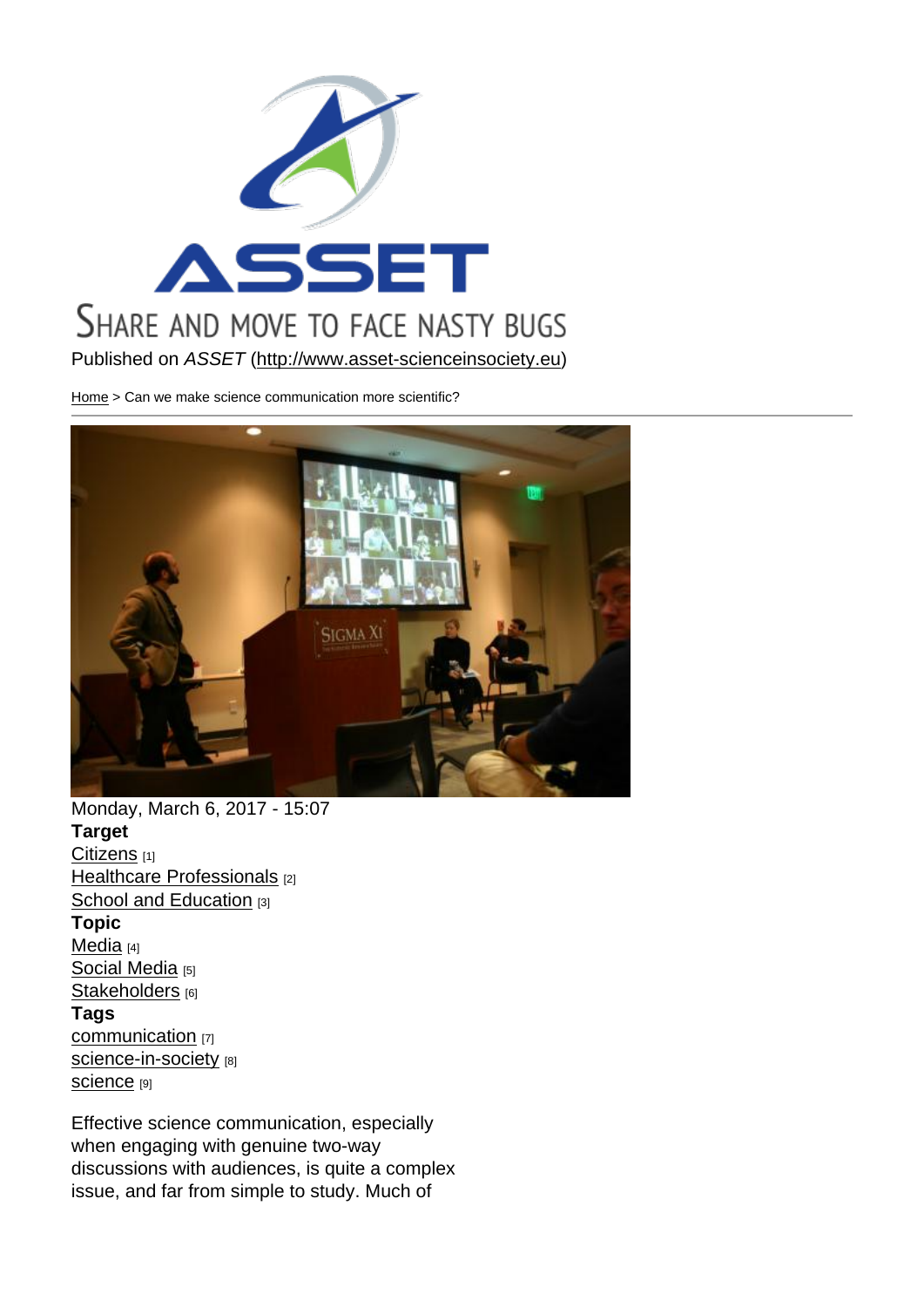what works and what doesn?t is highly dependent on contingent factors, from what specifically is being communicated, to the social dynamics around the issues, to the political context in which the engagement occurs. This makes deriving general insights and lessons that can be applied across the board particularly challenging. Because of this complexity, journalists, press officers and media professionals, as well as scientists and stakeholders, often end up treating the practice of science communication as more of an art than a science.

Last year, the US National Academy of Sciences brought together a panel of top experts to produce a report on the science of science communication. Decades of research social sciences, from communication studies to behavioural economics to sociology, contributed to the formation of the first public draft of the report Communicating Science Effectively: a research agenda [10], published this January. The document hopes to be not only a consensus [report of where the scien](https://www.nap.edu/catalog/23674/communicating-science-effectively-a-research-agenda)ce [is, but a helpful tool with concre](https://www.nap.edu/catalog/23674/communicating-science-effectively-a-research-agenda)te, evidencebased guidance on best practices.

While the report clearly states that we lack critical research to draw sweeping conclusions on many aspects of science communication, it highlights a series of common misunderstandings that however well intentioned, end up hamper most of the goals of the communicator.

The seductive simplicity of the deficit model

Possibly the most common misconception scientist have about the nature of science communication is their often uncritical acceptance of the knowledge deficit model. The deficit model is the idea that if the public just had access to the right, well explained information, society?s lack of understanding and appreciation of science would quietly fall by the wayside. This model is especially seductive to scientists because it makes sense in the context of the rational approach that most scientists are trained in and adhere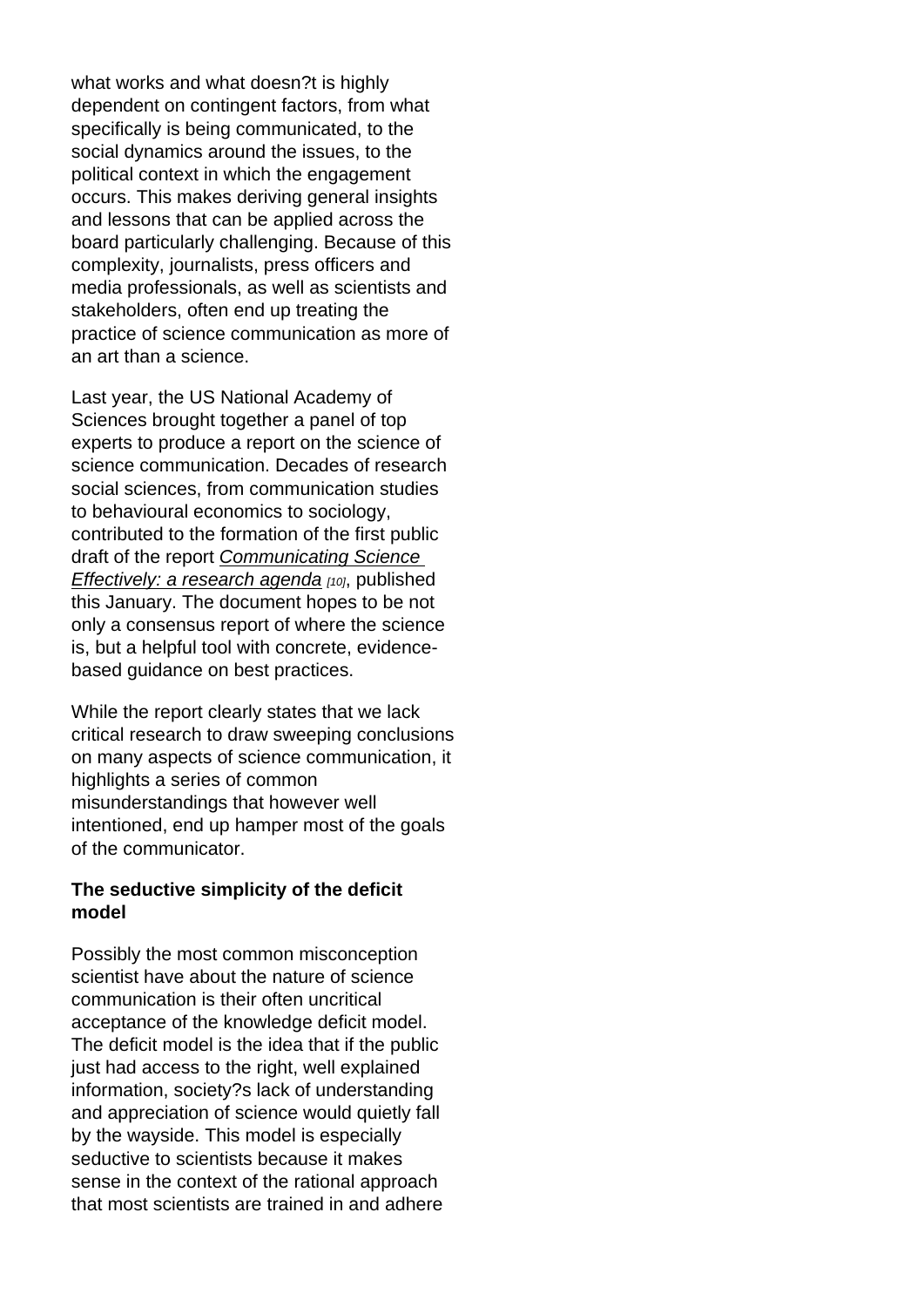to. Unfortunately, plenty of evidence shows that this simply does not work. This is not just because people are simply irrational, but rather because interpretation and values very often weigh in as much as facts when making decisions. Lack of nuance and complexity often leaves the public more uncertain than before, and the fact that rarely communication goes straight from scientists to the laymen, and it?s actually filtered through journalist, press offices, media and all kinds of middlemen each with their own voice and interest slowly erodes trust in the source.

The biggest problem with the deficit model, however, is that it implies an inherently oneway mode of communication, from the experts to a mostly ignorant public. There are, in fact, many different kinds of audiences and they vary wildly in their knowledge and predisposition to accept scientific information. The only effective way to cross this gap is to get an honest bi-directional dialog with the public, creating engagement through discourse.

### **Lecturing and motivated reasoning**

For many scientists, lecturing is a kind of reflex, but the same tools that work in a classroom, with a captive audience of students motivated to please the professor, could be actively counterproductive in the larger society. When exposed to new information, human beings use a wide variety of heuristics to make sense of it. When communicating science, and especially controversial topics, one of the most relevant concerns is motivated reasoning: we take at face value information that seems to confirm our pre-existent worldview, and we are sceptical of what contradicts what an already established belief or our immediate emotional reaction. A lecturing-like approach rather than correcting misinformation often ends up making individuals feel threatened and reinforce their pre-existing belief or, worse, makes them angry at the messenger.

### **Framing and narratives**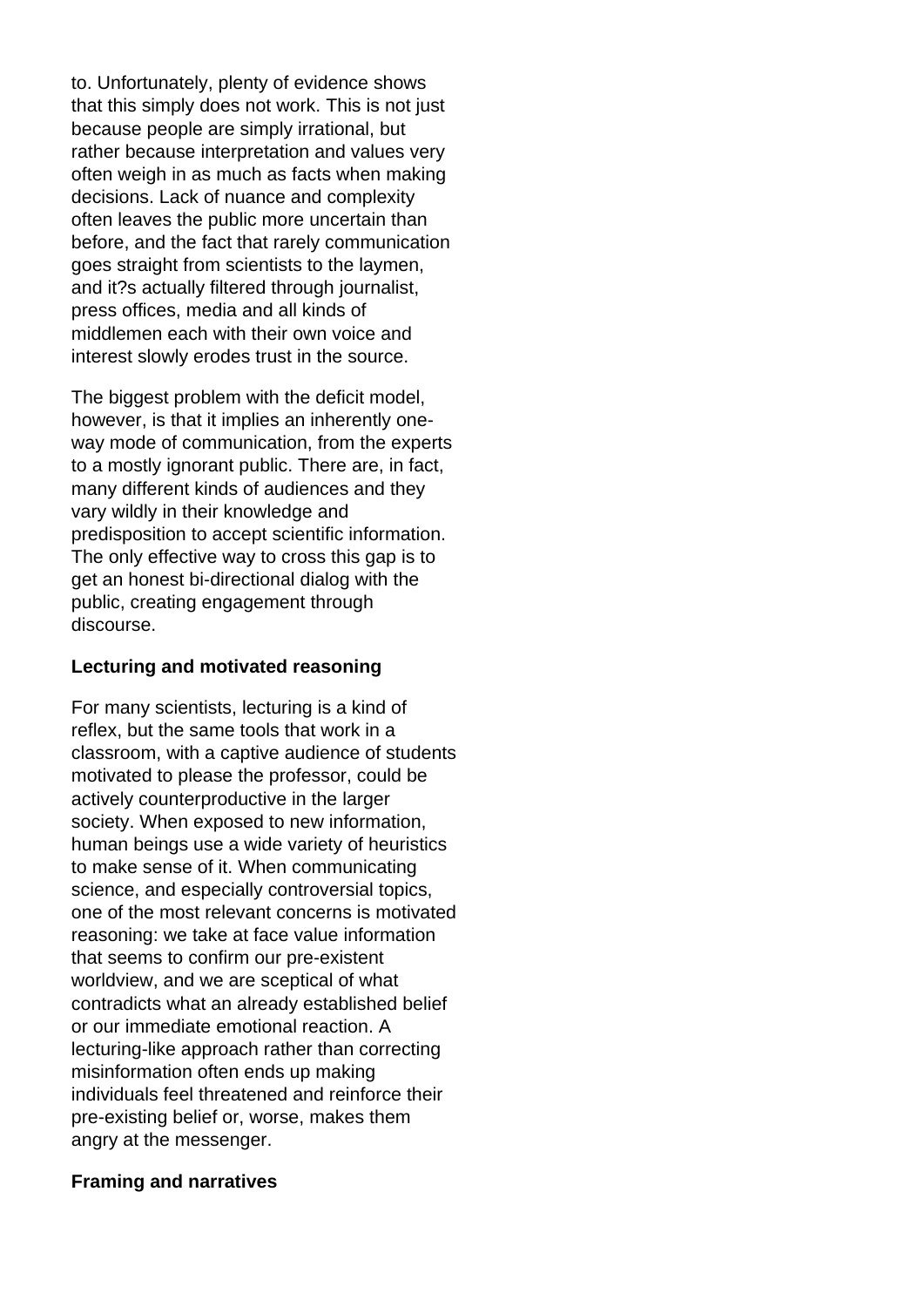Framing theory is a very well-studied area in social science, and another critical point according to the experts that compiled the report. Framing is the idea that how something is presented to an audience significantly influences how the information is interpreted and used. Describing something as ?problematic? or as a ?high priority? is putting something in a particular frame. Narratives and personal anecdotes are a very common way to frame health issues persuasively, but even deciding what to emphasize and what to ignore creates the frame for the issue. There is no such thing as frame-less communication.

When talking about genetically modified organisms, the ?Frankenfood? frame distracts from the hard data and subconsciously connects the issue with moral concerns about scientist violating nature. When talking about climate change, one can put emphasis on the environmental dangers, the public health hazards, or as an opportunity for a new and completely different way of economic development. Different frames have different impact on different audiences, and picking the right one can help avoid (or exploit) negative knee-jerk emotional reactions. There is no onesize-fits all solution.

### **The nature of controversies between scientist and the public**

According to the reports, the public generally trusts scientists, especially when compared to other figures like lawyers and politicians. The perception of a constant tension between laymen and experts is due to some very polarized scientific controversies, which are often result of specific socio-cultural backgrounds. Some of these controversies, however, like those involving vaccines and climate change, appear to be global. Once again, despite the very different issues and stakeholder involved, the experts have been able to pinpoint three common characteristics that are shared by all these controversies:

There is a conflict involving beliefs or values, and not simply a lack of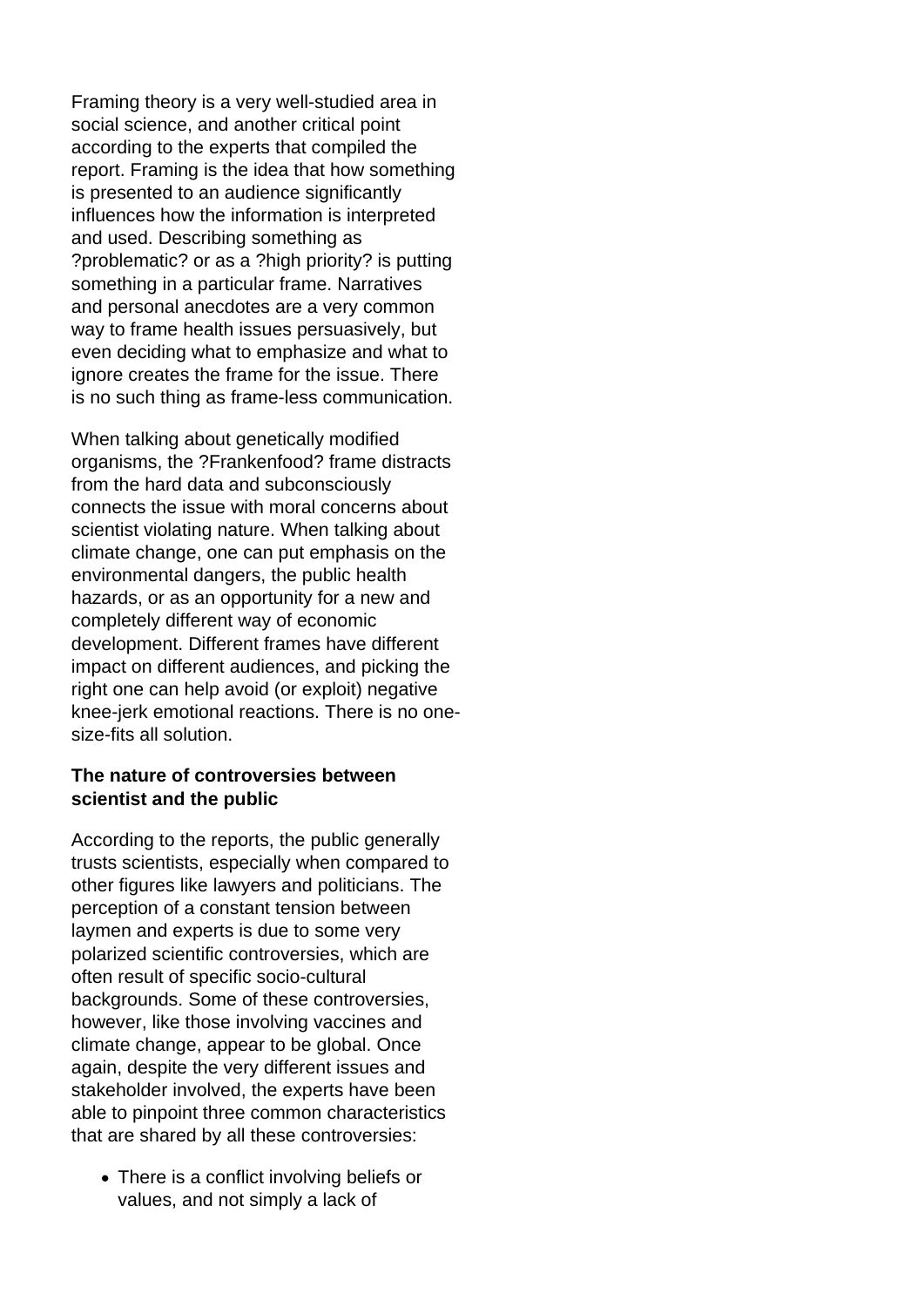knowledge

- There is a public perception (or misperception) of conflict inside the scientific community
- Some particular stakeholders have a disproportionate voice in the public debate, muddling the issues

These points, once again, show how it is dangerous to think of the public as simply lacking knowledge. Even scientifically literate people pick a side on climate change along the lines of their political affiliation. Even worse, examples in public health, like the HPV vaccine, show that an issue can be rapidly polarized by simply being covered by partisan media. This decreases trust in expert opinion, suddenly perceived as biased despite no action by the experts themselves.

Science communicators must be very careful not to mix personal values, beliefs and perspectives with what the scientific consensus says, and always be willing to engage in honest discussion with the public. While experts and scientists are well equipped to explain and document the health risks of declining vaccination rates, for instance, the question of whether mandatory vaccination is an acceptable solution requires political and ethical considerations that cannot be resolved by science alone. Involving the public in every step of the way and having open, common deliberation is the best way to build and keep the trust in science.

### **Using science to improve science communication**

Journalists, scientists and all stakeholders must be willing to accept that communicating science is itself a science, and to familiarize themselves with the insights that show a better way to get important information across to the public. While still more research is needed to fill gaps in our knowledge, the National Academy of Sciences report makes many important recommendations to make science communication better. Among those, a few stand out: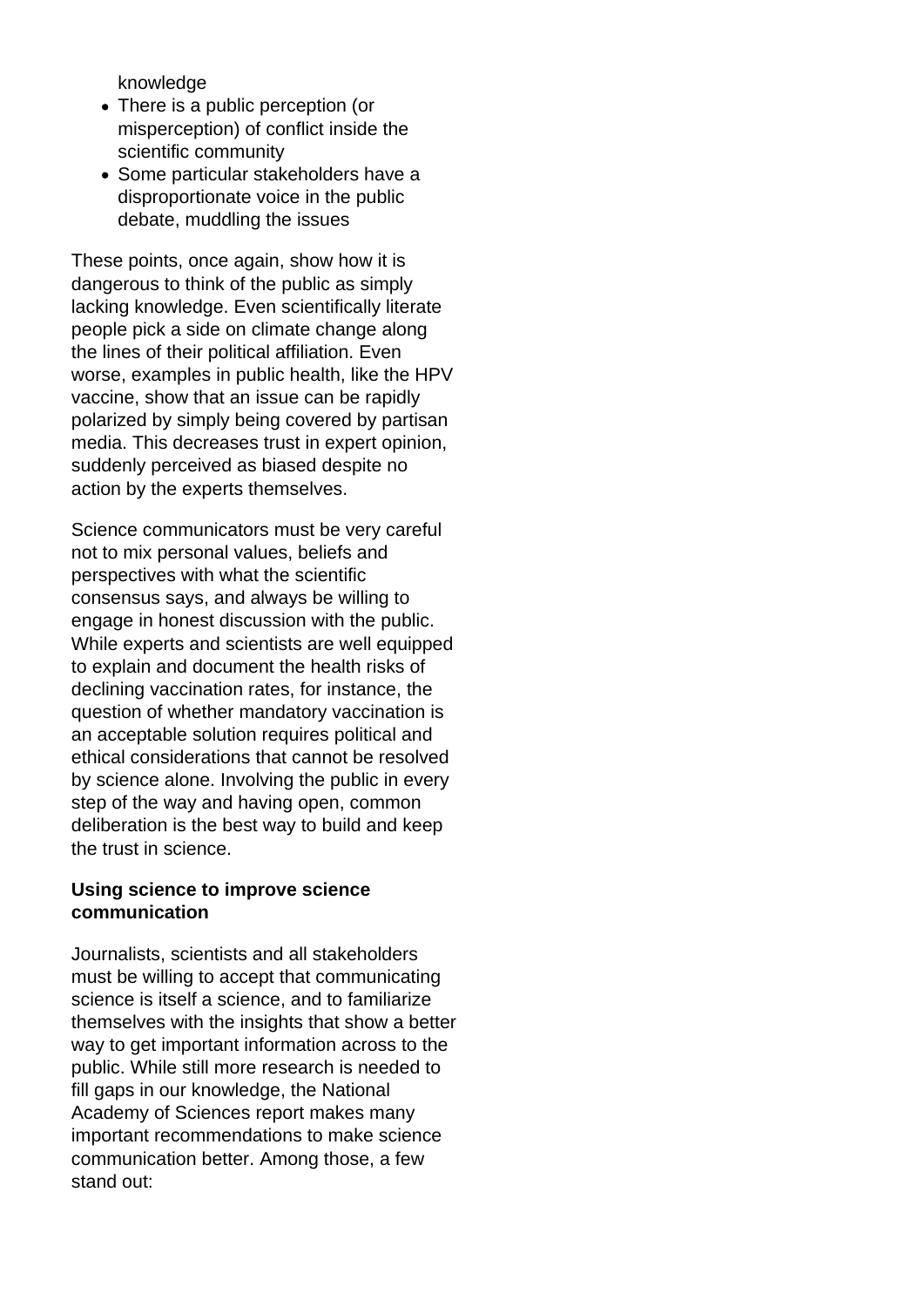- always remember that the idea of a general laymen public is a useful fiction, not reality: the message must be tailored to the specific audience of interest to be persuasive;
- make an effort to create meaningful, honest engagement between scientist and others about the promises and pitfalls of science;
- recognize that conflicts between scientist and the public are not due to a lack of knowledge or understanding, but involve differences of beliefs and values that cannot be solved through simply more lecturing;
- assess the effectiveness of science communication and design communication efforts based on empirical insights about both the specific context and the target audience.

Addressing these issues is not going to be easy, and will require a concerted effort and collaboration between scientists, public and the media. The need for effective communication ? for the good of public discourse, of citizens and of the scientific community itself ? has never been greater, and the only way to fulfil this need is to more effectively implement the insights from the science of science communication.

### **Newsletters**

Select the newsletter(s) to which you want to subscribe or unsubscribe.

News from Asset project Responsible Research and Innovation Newsletter Asset PPRB

E-mail \*

### **Contacts**